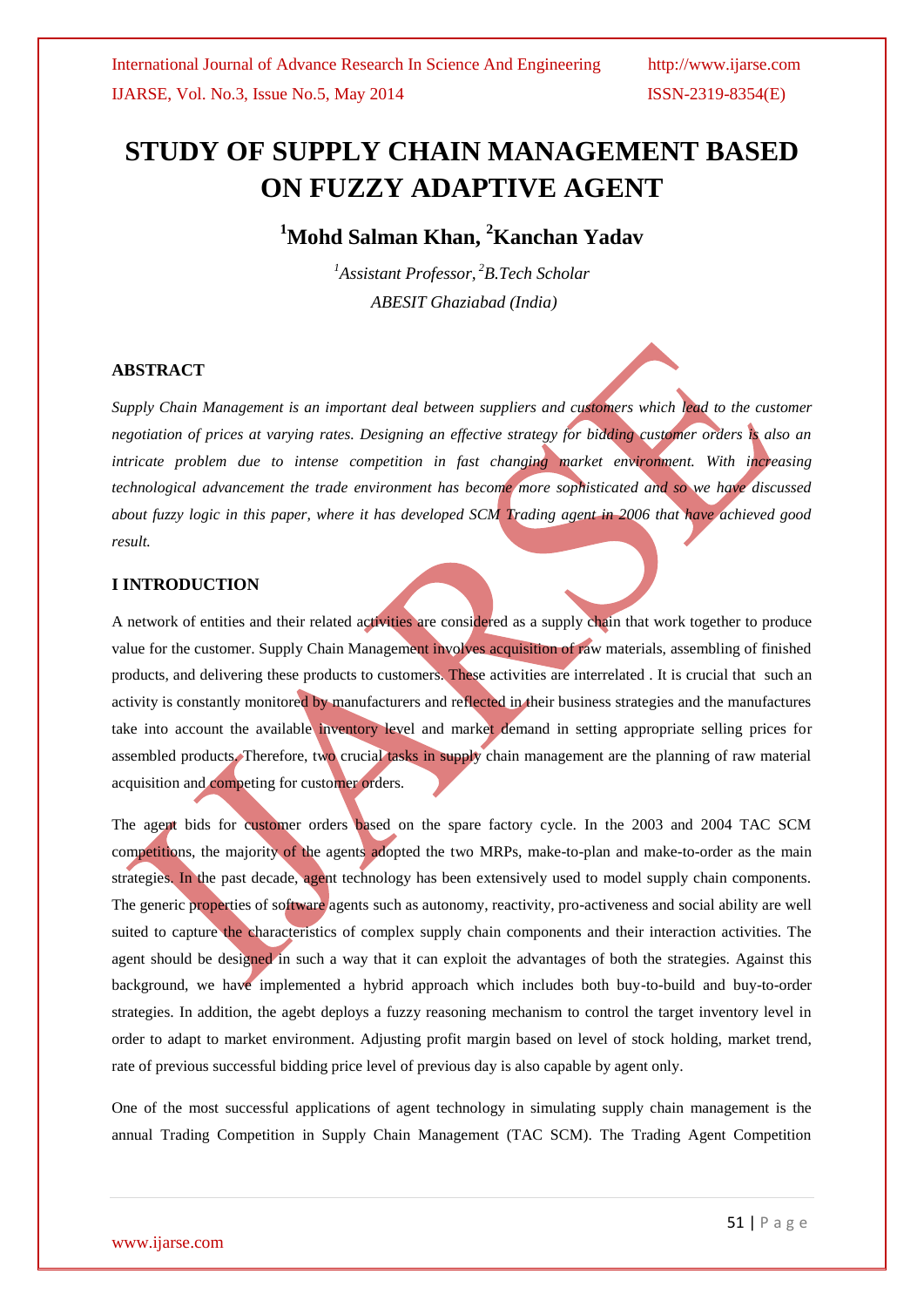(TAC) is an international forum designed to promote and encourage high quality research into the trading agent problem.



## **II GAME OVERVIEW**

In TAC SCM, six agents compete in each game. This game is continued for 220 simulated days. To maintain their inventory level to build and sell different types of PCs, agents compete in two markets (supplier side and customer side). 16 PCs are built from four components: CPUs, motherboards, memories and hard drives

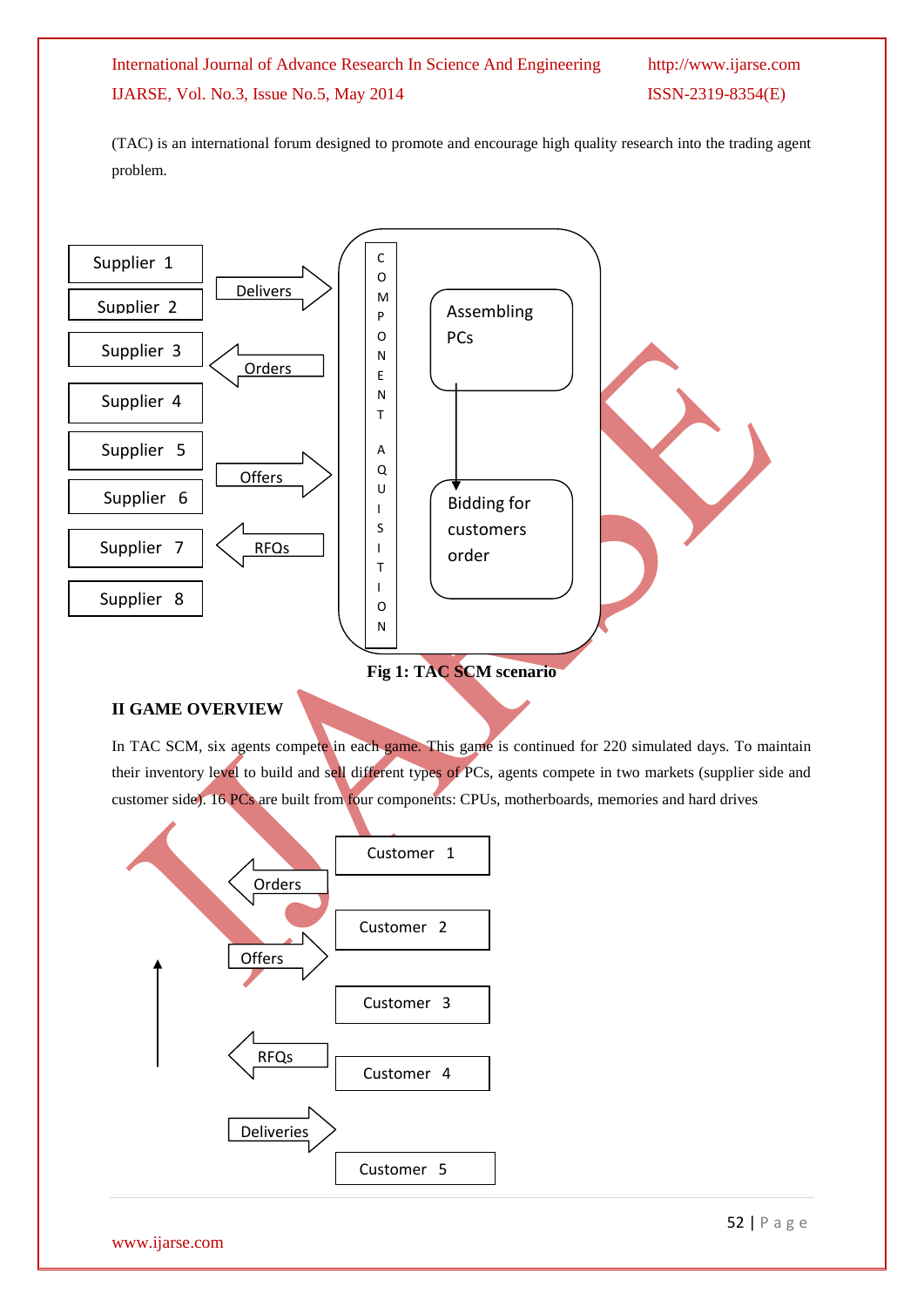Each PC type is defined with its constituent components, the number of assembly cycles required and market segment they belong to. Each component type has two suppliers from computer hardware manufacturing industries. Here we take number of suppliers as eight and undefined customers , and they are treated as single entity

#### **III FUZZY BASED AGENT**

In this the agent has used fuzzy logic reasoning to control target PCs inventory level and price adjusting for customer order bidding.

#### **3.1 Target inventory level**

*First Day* - Offers are being send to the agents for suppliers that are based on the available capacity, which is considered as the early stage of the game. In the beginning all suppliers have full capacity and therefore the price of components may be lower than average on first day. Bulk RFQs are sent by many agents at first day and as a result it can increase the offering price. The agent sends RFQs for the components which are to be delivered in first three weeks of the game.

**Table 1.**

| <b>Components</b> |       | <b>Delivery Date</b> |       |        |        |
|-------------------|-------|----------------------|-------|--------|--------|
|                   | Day 3 | Day 6                | Day 9 | Day 18 | Day 25 |
| X CPU, 2.0GHz     | 250   | 250                  | 400   | 300    | 400    |
| X CPU, 5.0GHz     | 250   | 250                  | 400   | 300    | 400    |
| Y CPU, 2.0GHz     | 250   | 250                  | 400   | 300    | 400    |
| Y CPU,5.0GHz      | 250   | 250                  | 400   | 300    | 400    |
| X Mother-board    | 500   | 500                  | 800   | 600    | 800    |
| Y Mother-board    | 500   | 500                  | 800   | 600    | 800    |
| Memory, 1GB       | 500   | 500                  | 800   | 600    | 800    |
| Memory, 2GB       | 500   | 500                  | 800   | 600    | 800    |
| Hard disk, 300GB  | 500   | 500                  | 800   | 600    | 800    |
| Hard disk, 500GB  | 500   | 500                  | 800   | 600    | 800    |

## *Day 2 to Day 210 –* the UMTac-06 agent uses fuzzy logic to control the inventory level of PCs. The fuzzy reasoning is based on the market trend and previous sale result. First we calculate the average daily customer demand which is the average number of PCs requested by customers in their RFQs which are sent to all agents in the competition in the last five days period. Since the UMTac-06 agent may not win all the RFQs, We define the basic daily PC demand as 1/5 of the average daily customer demand. Next, we use the basic daily PC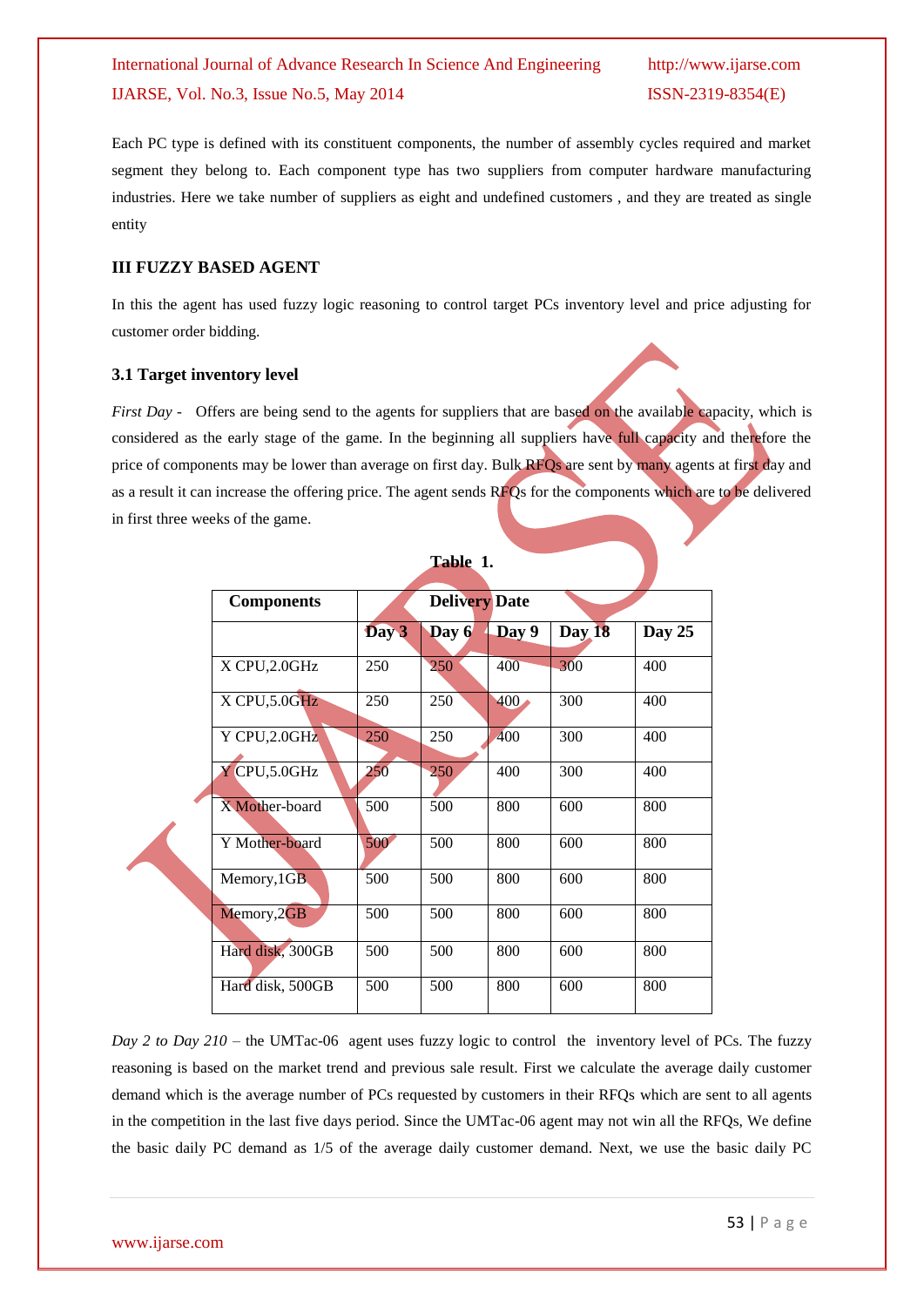demand as the inventory level and adjusted with the fuzzy logic to adapt to the market environment. The fuzzy rules take into accounts two inputs: profit margin and market trend.

**Fuzzy input 1, profit margin of each type of PC:** Revenue can be directly affected by profit margin. Priorities are given to PCs having higher profit margins according to UMTac-06 agent. We then calculate average cost of each type of components by recording the components which agent has ordered. The profit margin is equal to profit of that type of PC divided by average cost. Based on profit margin, we define fuzzy set of values as depicted in figure 2.

**Fuzzy input 2, market trend of each type of PC :** For calculating the market trend we use Simple Moving Average (SMA). It is used for forecasting the increase or decrease the demand of PC. The UMTac-06 agent calculates the market trend by dividing the five days SMA with 10 days SMA. The fuzzy set for market trend are depicted in figure 3.





Figure 2. Fuzzy Set of Profit Margin of Each Figure 3. Fuzzy sets of market trend **Type of PC** for each type of PC



**Fuzzy output, adjusting target inventory level of each type of PC:** We define the fuzzy output as a percentage value which will be added to the basic daily PC demand from step one. We define the fuzzy set value in Table 2 and corresponding fuzzy rules in Table 3.



| <b>Cut</b> | Reduce | Reduce | Keep     | Add | Add  |
|------------|--------|--------|----------|-----|------|
|            | more   |        |          |     | more |
|            | $-40%$ | $-22%$ |          | 5%  | 20%  |
| $-90%$     | $-40%$ | $-18%$ | $-4%$    | 8%  | 25%  |
| $-90%$     | $-25%$ | $-8%$  | $\theta$ | 20% | 40%  |
| $-90%$     | $-20%$ | $-5%$  | 0.4%     | 22% | 40%  |
|            |        |        |          |     |      |

Based on these fuzzy variables, 20 rules can be generated from all possible combination of fuzzy input and output. Examples of generated fuzzy rules are given in Table 3.

Profit Margin (P) Î{*lost, low, middle, high*}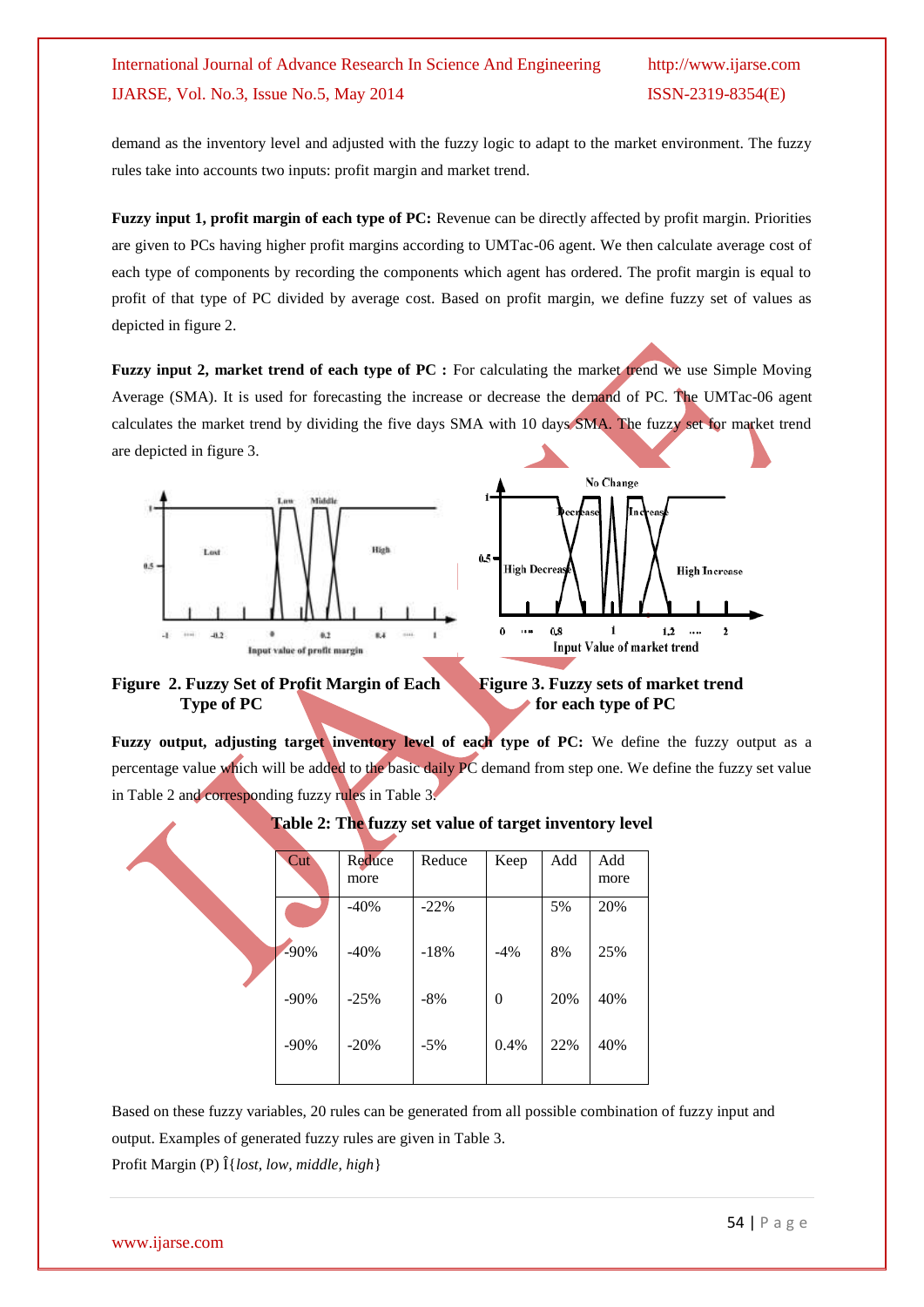Market Trend (MT) Î{*high decrease, decrease, no change, increase, high increase*} Adjusting Target Inventory Level (T) Î{*cut, reduce more, reduce, keep, add, add more*}

#### *Critical stage*

In this stage there will be a shortage of components in a short time. To eliminate this problem, the agent will order the components which are to be delivered within a short lead of time. The agent is considered to be in the critical stage if the estimated component holding for the next five days is less than 4µ. The value of µ fluctuates every day. Let *Vi* be the current inventory level at day *i* and *ECAi* be the expected component arrival at day *i*. For instance, in Table 4 , Vi+ ΣECAi<6μ means that the components which are supposed to be delivered within 9 days plus the current inventory level must be less than 6µ.

**IF P is lost and MT is decrease THEN T is cut. IF P is lost and MT is increase THEN T is reduce. IF P is low and MT is decrease THEN T is reduce. IF P is low and MT is increase THEN T is keep. IF P is middle and MT is decrease THEN T is keep. IF P is middle and MT is increase THEN T is add. IF P is high and MT is decrease THEN T is keep. IF P is high and MT is increase THEN T is add more**

| <b>RFQ</b>     | Order  | Delivery | Constraint                       |
|----------------|--------|----------|----------------------------------|
| number         | Amount | Date     | Rule                             |
|                | μ      | $i+5$    | $Vi + \sum_{i=1}^{M+2} ECAi$     |
|                |        |          | $< 6 \mu$                        |
| $\overline{2}$ | μ      | $i+10$   | $V_{i+}\Sigma_{i+1}^{i+12}$ ECAi |
|                |        |          | $< 10\mu$                        |
| $\mathcal{R}$  | $2\mu$ | $i+15$   | $V_{i+}\sum_{i=1}^{i+18} ECAi$   |
|                |        |          | $< 15 \mu$                       |
| 4              | $2\mu$ | $i+20$   | $V_{i+}\Sigma_{i+1}^{i+24}$ ECAi |
|                |        |          | $< 18 \mu$                       |

### **Table 3: The Rule Set For Target Inventory Level Table 4. The Number of Components to Be Ordered For Critical Stage**

#### *Shortage stage*

This stage is used to indicate that there will be a potential shortage of components in coming few days. In inventory the sum of the number of current components and the components which is delivered within 9 days is less than 6 day demand requirement  $(6\mu)$ , we define it as a shortage stage as shown in table 5

| <b>RFQ</b> | Order  | Delivery | Constraint                     |
|------------|--------|----------|--------------------------------|
| number     | Amount | Date     | Rule                           |
|            | $2\mu$ | $i+10$   | $V_{i+}\sum_{i=1}^{i+12} ECAi$ |
|            |        |          | $< 11 \mu$                     |
|            | $2\mu$ | $i+15$   | $V_{i+}\sum_{i=1}^{i+18} ECAi$ |
|            |        |          | $< 15 \mu$                     |
| 3          | $2\mu$ | $i+20$   | $V_{i+}\sum_{i=1}^{i+24} ECAi$ |
|            |        |          | $< 19\mu$                      |
| 4          | μ      | $i+25$   | $V_{i+}\sum_{i=1}^{i+30} ECAi$ |
|            |        |          | $< 25 \mu$                     |

#### **Table 5. The Number of Components to Be Ordered For Shortage Stage**

#### *Normal stage*

If the sum of the number of current components in inventory and the components which is going to be delivered within 14 days is less than 10 day demand requirement (10**μ**), we define it as a normal stage as shown in table 6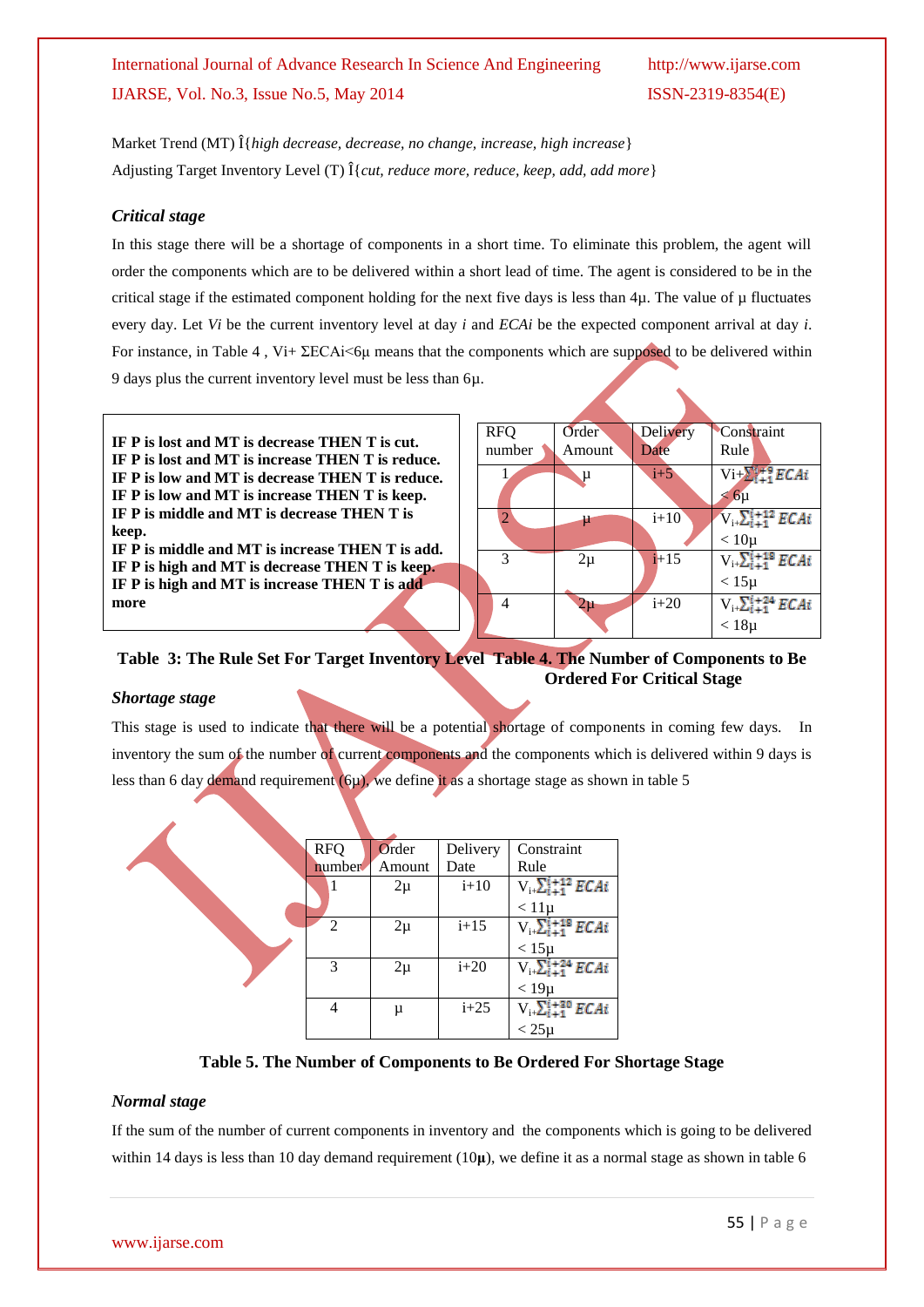| <b>RFQ</b>    | Order  | Delivery | Constraint                                    |
|---------------|--------|----------|-----------------------------------------------|
| number        | Amount | Date     | Rule                                          |
|               | $2\mu$ | $i+15$   | $Vi + \sum_{i=1}^{i+20} ECAi$                 |
|               |        |          | $< 14\mu$                                     |
| 2             | μ      | $i+20$   | $Vi + \sum_{i=1}^{i+26} ECAi$                 |
|               |        |          | $< 18 \mu$                                    |
| $\mathcal{R}$ | μ      | $i+25$   | $\overline{\text{Vi+}\sum_{i+1}^{i+30} ECAi}$ |
|               |        |          | $< 21 \mu$                                    |
| 4             | μ      | $i + 35$ | $Vi + \sum_{i=1}^{i+40} ECAi$                 |
|               |        |          | $< 28 \mu$                                    |

#### **Table 6. The number of components to be ordered for normal stage**

#### *Maximum stage*

We define this stage as, the current inventory level is sufficient for a relatively long period. If the agent will order for future usage a small quantity, there is likely to be a shortage in long term as shown in table 7.

| <b>RFO</b>     | Order    | Delivery | Constraint                       |
|----------------|----------|----------|----------------------------------|
| number         | Amount   | Date     | Rule                             |
|                |          |          |                                  |
|                | $2\mu$   | $i+20$   | $V_{i+}\Sigma_{i+1}^{i+20}$ ECAi |
|                |          |          | $< 24\mu$                        |
| $\mathfrak{D}$ | μ        | $i+25$   | $V_{i+}\sum_{i=1}^{1+26} ECAi$   |
|                |          |          | $< 18 \mu$                       |
| 3              | $1/2\mu$ | $i + 30$ | $V_{i+}\Sigma_{i+1}^{1+28}ECAi$  |
|                |          |          | $\langle 22\mu$                  |
| 4              | $1/2\mu$ | $i + 35$ | $V_{i+}\sum_{i+1}^{i+40} ECAi$   |
|                |          |          | $< 26 \mu$                       |

#### **Table 7. The number of components to be ordered for maximum stage**

*Day 210 to 220***:** To reduce the unused components at the end of competition, UMTac- 06 stops ordering from suppliers after day 210.

#### **3.2 Bidding for Customer Price**

It tries solves two major problems:

**Selection of customer RFQs** : Based on four criteria, the agent select RFQs:

 *Due date*: It varies from 3-12 days. Higher priorities are assigned to shorter due date as we predict that other agents may not have enough PCs, we define priority  $P_D$  based on delivery date :

 $P_D(x) = 1000-100(x-3)$ , where x is required delivery date and  $12\geq x\geq 3$ 

 *Reserve price*: It imposes high reserve price to higher priorities RFQs. The reserve price is between 75% and 125% of a normal price of a PC. We define priority  $P_R$  for reserve price :

 $P_R(x) = 25(x-75) + 25$ , where x is the reserve price and  $125\ge x\ge 75$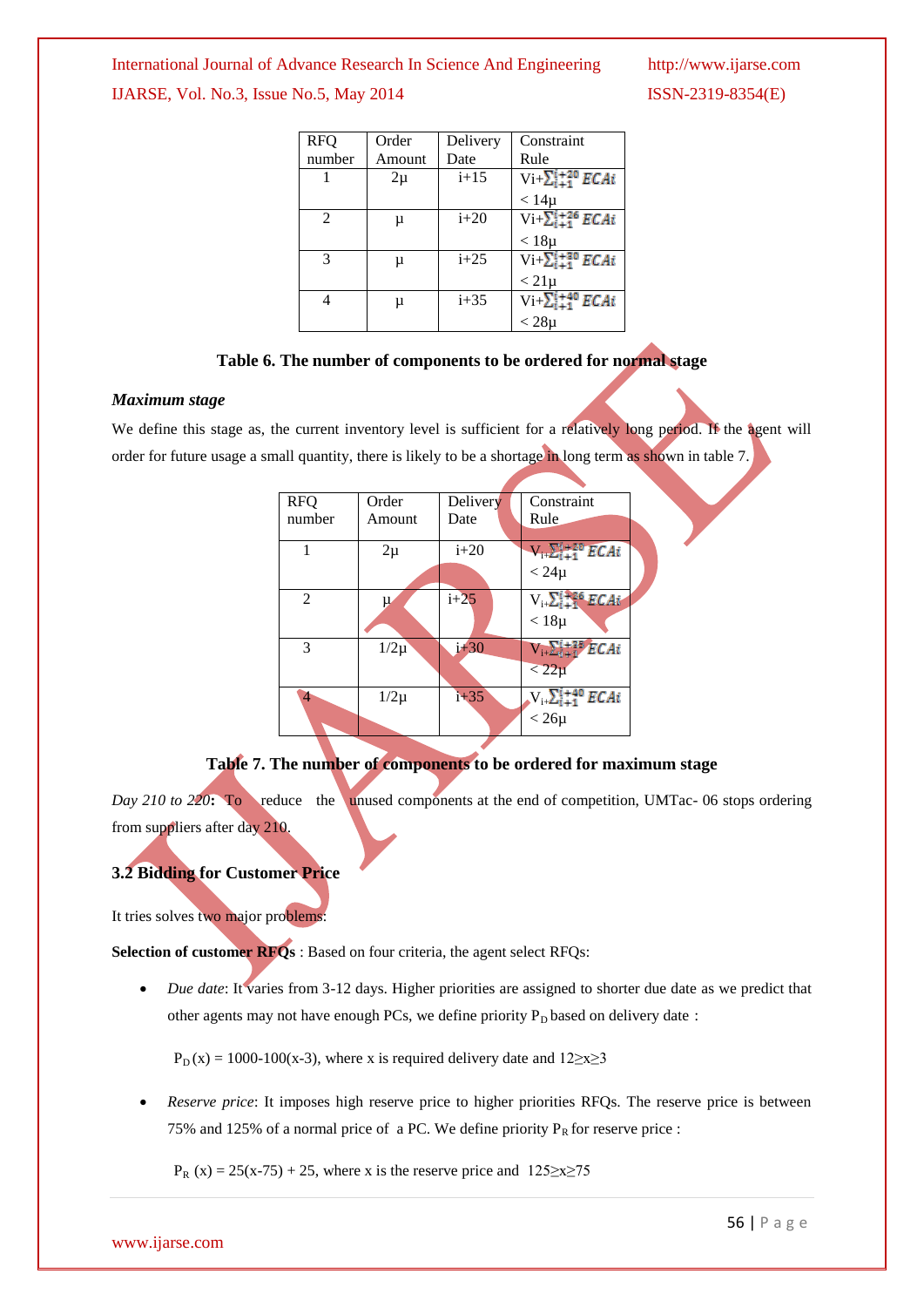*The number of units:* It is requested by customer RFQ. Production capacity is limited of all the agents. Therefore the number of units requested in RFQ is low, the agent can bid more RFQs and in turn it increases the chance of more customer orders. Also, the penalty is likely to be low if the agent cannot fulfil the RFQ. For different number of units we define the priority  $P_U$  as follows:

 $P_U(x) = 2000-100(x-1)$ , Where x is number of requested units in RFQ and  $20 \ge x \ge 1$ 

*Penalty*: RFQs with lower penalty is assigned higher priority by the agent. The customer RFQ ranges between 5% to 15% for a customer reserve price per day. We define priority  $P_N$  as follows:  $P_N(x) = 50(x-5) + 50$ ,

Where x is the penalty and  $15 \ge x \ge 5$ 

After receiving all RFQs from customer the agent defines priority of each RFQ as :

$$
Priority = P_D + P_R + P_U + P_N
$$

#### **Bidding Price Setting**

Based on the priority, the agent selects RFQs and the profit level is adjusted based on the number of available PCs in the stock, the market trend, bidding price of previous day and recorded success rate.

**Fuzzy output, price adjustment**: The price adjustment is the output of fuzzy logic reasoning which is to be applied to the bidding price of previous day. The fuzzy set for price adjustment is given in Table 8.

| Reduce More       | $-17\%, -16\%, -12\%,$   |
|-------------------|--------------------------|
|                   | 11%                      |
| Reduce Little     | $-12\%, -11\%, -8\%,$    |
|                   | 7%                       |
| Reduce            | $-8\%, -7\%, -3\%, -2\%$ |
| Keep              | $-2\%, 0\%, 2\%$         |
| Add               | 2%, 3%, 7%, 8%           |
| <b>Add Little</b> | 7%, 8%, 11%, 12%         |
| <b>Add More</b>   | 11%, 12%, 16%, 17%       |

#### **Table 8. The Fuzzy Set of Price Adjustment**

Based on the fuzzy variables, 375 rules can be generated. 162 fuzzy rules are obtained after simplification. From the simplified set only example of five rules are taken due to limited space, it is given in Table 9.

|                               | 1.   | 2.   | 3.   | 4.   | 5.   |
|-------------------------------|------|------|------|------|------|
| <b>PCs</b> in stock           | Very | Very | Very | Very | Very |
|                               | low  | low  | low  | high | high |
| Market Trend                  | Any  | Any  | Any  | Any  | Any  |
| Success rate                  | Very | Very | Very | Very | Very |
|                               | low  | low  | low  | low  | low  |
| price<br><b>Bidding</b><br>of |      |      |      |      |      |
| previous day                  | Very | low  | Nor- | High | Very |
|                               | low  |      | mal  |      | High |
| Price adjust-ment             | Keep | Keep | Keep | Keep | Keep |

**Table 9: The First Five Rules after Simplification.**

www.ijarse.com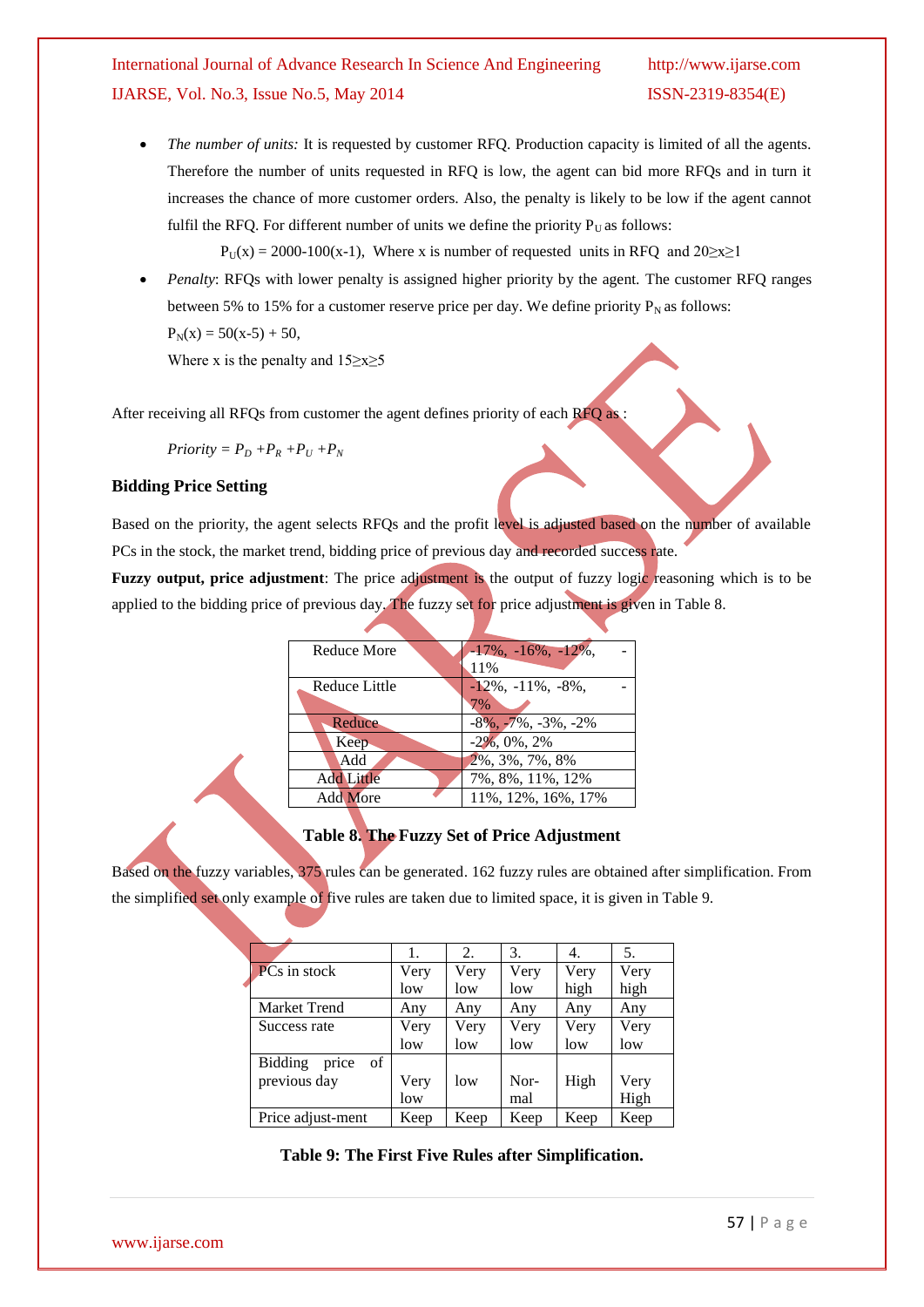From table 9 the Rule 1 states that the agent should wait for better market situation if the success rate for customer order bidding price, bidding price of previous day and PCs stock leve is very low; the price adjustment should be set to "keep".

#### **3.3 Assembling PCs**

Fulfilling customer order is a crucial job for agent and higher priorities are given to outstanding order. The agent assembles PCs based on the target inventory order. The agent calculates the difference between target inventory level and current stock level. The factory will assemble only additional PCs for the inventory using free capacity, it will assemble upto 4 days requirement  $(4\mu)$  as inventory.

Without delay the PCs are delivered to the customer if there are sufficient numbers of units in the inventory. Otherwise, the agent waits until all units are assembeled by the inventory.

#### **3.4 Agent for Final Rounds**

For the final round of TAC SCM competition, we have revised the fuzzy logic-based agent with some additional heuristic rules.

*Bidding price for customer RFQs*: In the previous round, the agent only selects a RFQ if its reserve price is higher than calculated bidding price. The customer RFQs is scanned three times by the agent. In first round, the agent uses bidding price calculated from fuzzy logic based price adjustment to select RFQ. In second round, the remaining RFQ is scanned by the agent using 2% bidding price. In third round, it repeats the second round using 4% reduced bidding price.

*Ordering component:* To control the target PCs inventory level agent uses fuzzy logic. The agent should acquire more components if it can sell a large number of PCs.

*Reserve price for components***:** Without gaining profit the agent will not sell any PC. Therefore the agent sets the reserve price for components ordering based on profit margin of the PC's component. For calculating reserve price, profit margin is added to average price of the component.

*Balancing stock level of component:* Four types of component are required by agent to assemble a PC. Every component is essential, unavailability of any one type of component leads to difficulty in assembling of that particular type of PC. In both seeding and final rounds, the agent is designed not to order any component after day 210 to avoid component build up. After 210 day there is a shortage of one component, the agent then send RFQ to the supplier and will try to increase the stock level of that particular component. We maximize average component inventory as 920 units which is maximum capacity of remaining 10 days.

#### **IV SUMMARY**

In this paper, we describe a fuzzy logic based supply chain management agent which is capable of adapting to the market situation by controlling the target inventory level and profit margin. The agent look over stock holding, market trend, rate of previous successful bidding and bidding price of previous days. It uses to buy and build to order strategies.

In buy to buy strategy, agent maintains a safe inventory level which when falls below safe level, is negotiated with suppliers and sources the required components. In build to order strategy, agent requires components after